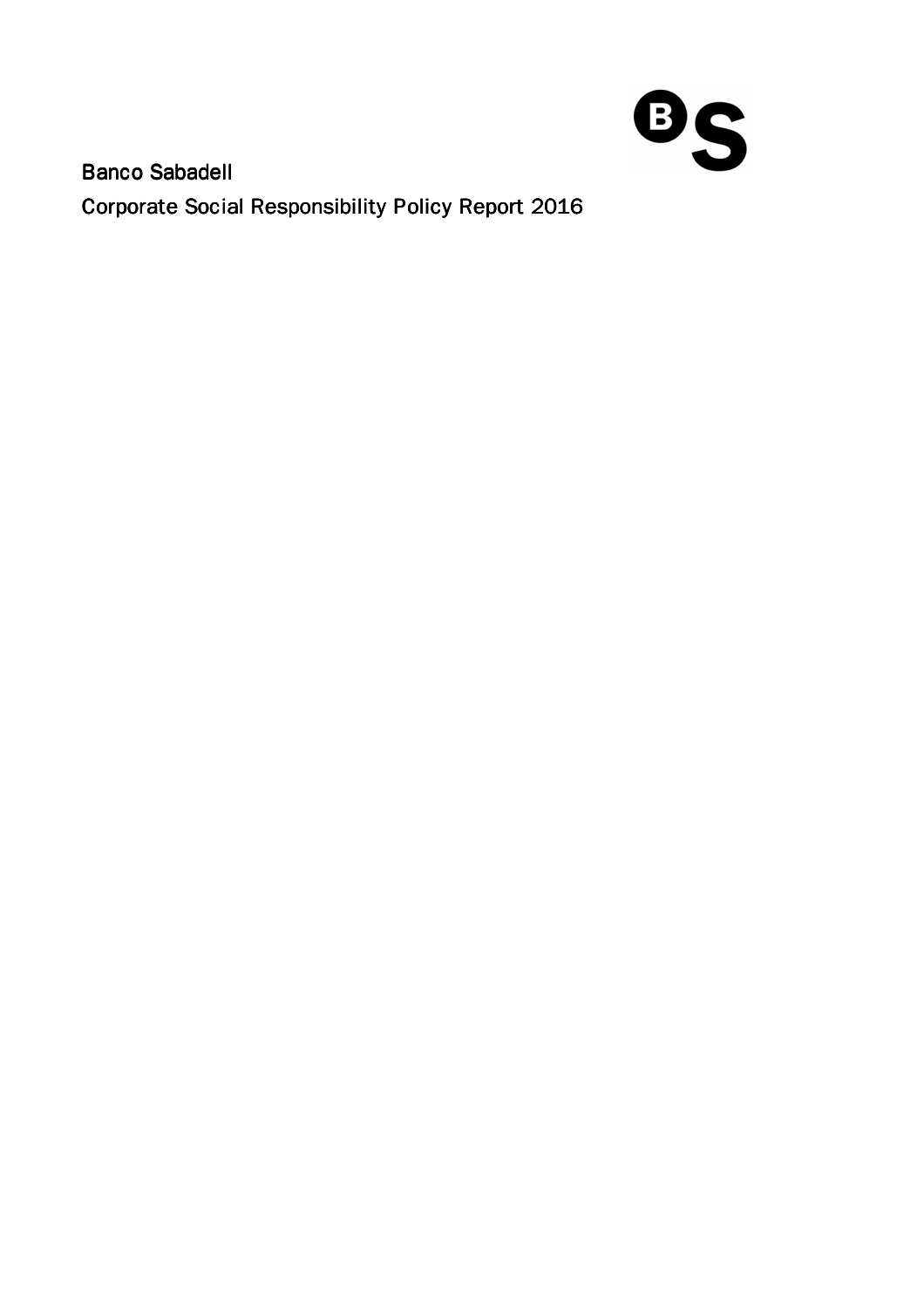# Corporate Social Responsibility Policy Report 2016

Banco Sabadell voluntarily includes the principles of social responsibility within its business strategy with the goal of generating sustainable value in the economic, social and environmental dimensions. Therefore, Banco Sabadell endorses the European Commission communication on corporate social responsibility: a definition that takes CSR as "the responsibility of enterprises for their impact on society."

Banco Sabadell carries on its business in a transparent, ethical way; it focuses its commitment to society in such a way that its activity has a positive impact on people and the environment. Each and every person in the organization has a part to play in respecting and applying the corporate social responsibility principles and policies while also ensuring quality and transparency in customer service.

In addition to complying with the applicable laws, Banco Sabadell has a set of policies, internal rules and codes of conduct that guarantee ethical and responsible conduct at all levels of the organization and in all Group activities.

The Corporate Ethics Committee, whose members are appointed by the Board of Directors, oversees and monitors issues related to these policies, rules and codes. The Corporate Social Responsibility Committee, created in 2016, is chaired by the General Secretary; its function is to promote and coordinate the group's CSR strategy, policies and projects.

Banco Sabadell's corporate social responsibility is also materialised in its support of international initiatives and in the form of certifications and qualifications.

In 2016, the Bank continued to implement its corporate social responsibility programmes, focused on its commitment to customers, employees, the environment and society.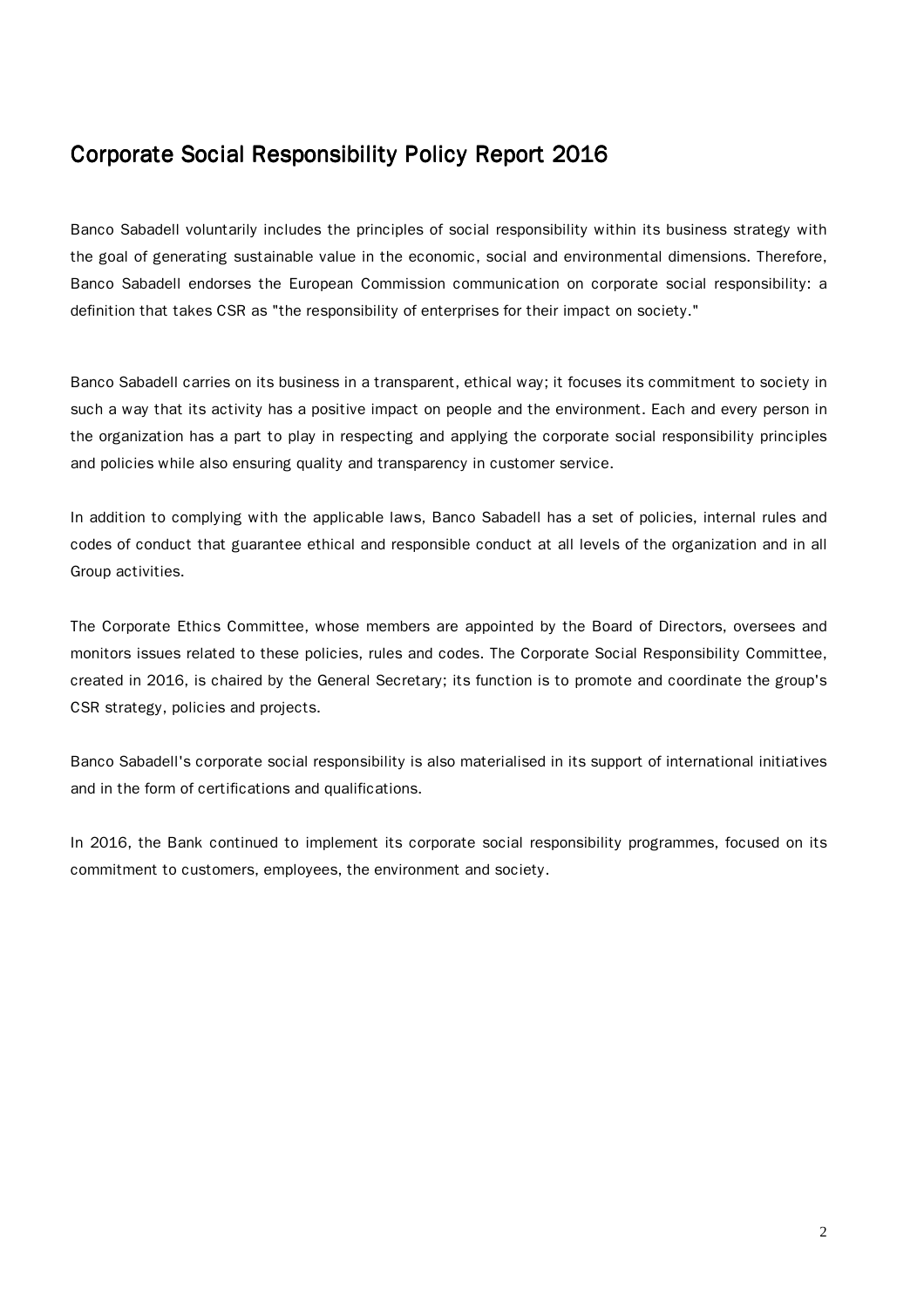# Responsible business. Commitment to customers

#### Transparency and contract simplification

In 2016, the Bank continued the process of simplifying its contracts by rewriting them in more straightforward, less technical language while maintaining the legal and informative certainty to which customers are entitled. The contracts for demand accounts and distance banking were redrafted in this way. This resulted in over 100,000 new contracts being signed in their simplified form.

#### Inclusion of social and environmental risks in investment and funding products

In 2011, Banco Sabadell adopted the Equator Principles, which are enshrined in the International Finance Corporation (IFC) policies, rules and guidelines for structured finance deals worth 10 million dollars or more, and corporate loans amounting to 100 million dollars or more. Under the IFC standards, a project's social and environmental impact must be reviewed by an independent expert. In 2016, Banco Sabadell signed 14 projects that include the Equator Principles, 64% of them in the area of renewable energy.

Additionally, the entire branch network has access to supporting information to help evaluate the environmental risk associated with a company and its industry. That evaluation is attached to the application for funding and has an impact on the final decision.

In the area of investment, both BanSabadell Pensiones EGFP, S.A., a pension fund operator, and, since 2016, Aurica Capital, a venture capital firm with holdings in Spanish companies that have growth projects in other countries, have adopted the United Nations Principles for Responsible Investment in the "investment manager" category. Those principles cover social, environmental and governance criteria in management policies and practices.

Banco Sabadell also encourages responsible investing and offers customers a number of ethical investment products which also contribute to solidarity projects:

- Fondo de Inversión Sabadell Inversión Ética y Solidaria, F.I. (a mutual fund)
- Sociedad de Inversión Sabadell Urquijo Cooperación, S.I.C.A.V., S.A. (an investment company)
- Plan de Pensiones BS Ético y Solidario, P.P. (a pension plan)
- Plan de Pensiones BanSabadell 21 F.P. (a pension plan)

And with its employees, through G.M. PENSIONES, F.P., a pension fund.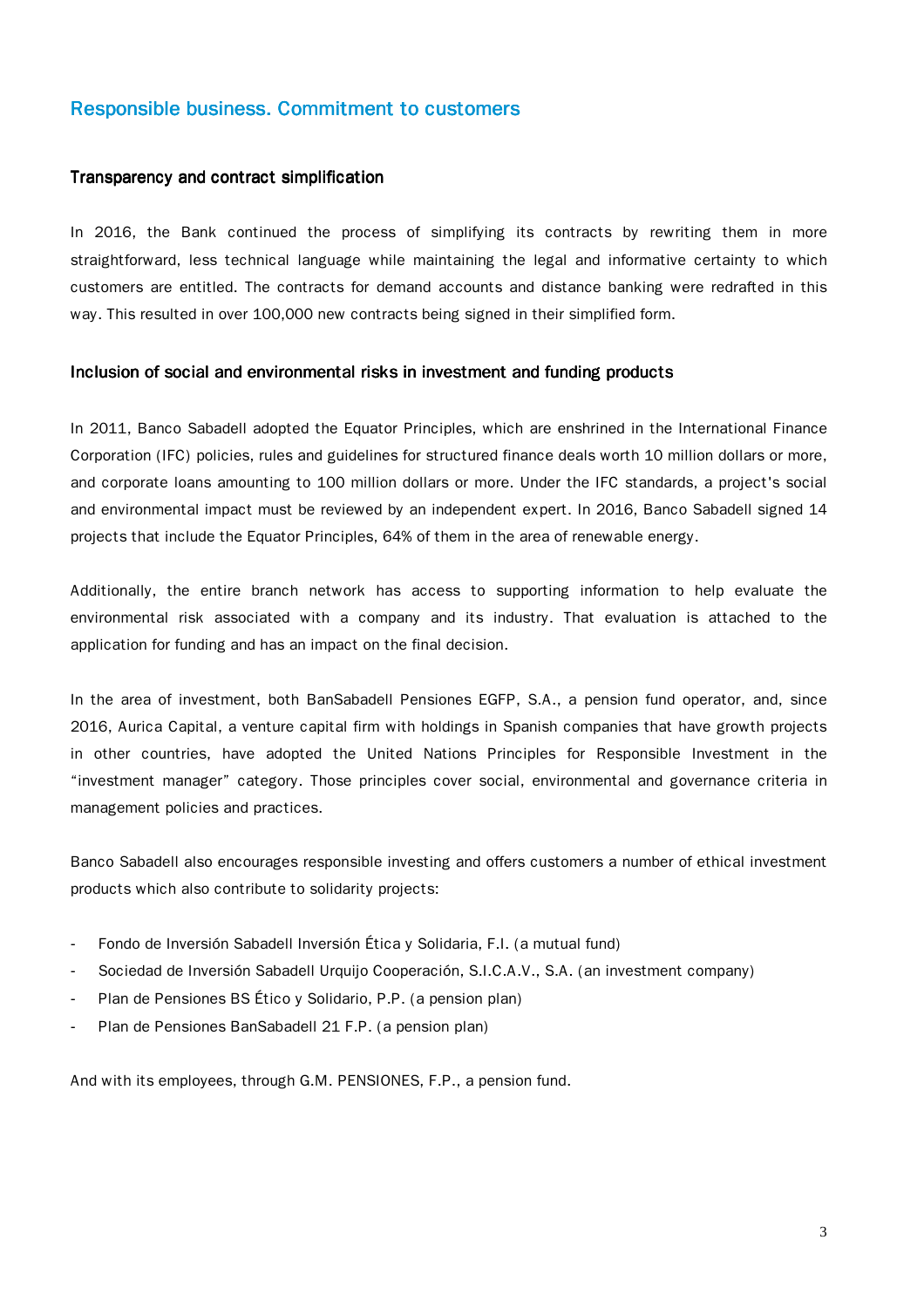| <b>Socially Responsible Investing</b>           | Sabadell Inversión<br>Ética y Solidaria Fl                                                                                                                                                                                                                                                                                                    | <b>Sabadell</b><br><b>Urquijo</b><br>Cooperación SICAV                                                                                                                                                                                                 | Plan de Pensiones Ético<br>v Solidario |
|-------------------------------------------------|-----------------------------------------------------------------------------------------------------------------------------------------------------------------------------------------------------------------------------------------------------------------------------------------------------------------------------------------------|--------------------------------------------------------------------------------------------------------------------------------------------------------------------------------------------------------------------------------------------------------|----------------------------------------|
| Characteristics of the investment               | Ethical and solidarious                                                                                                                                                                                                                                                                                                                       | Ethical and solidarious                                                                                                                                                                                                                                | Ethical and solidarious                |
| Supervision of securities selection<br>criteria | Ethics committee                                                                                                                                                                                                                                                                                                                              | Ethics committee                                                                                                                                                                                                                                       | Ethics commission                      |
| Assets $(€)$ 2016                               | 62,578,616                                                                                                                                                                                                                                                                                                                                    | 5,941,628                                                                                                                                                                                                                                              | 19,500,000                             |
| Assets $(\epsilon)$ 2015                        | 48,168,760                                                                                                                                                                                                                                                                                                                                    | 5,858,608                                                                                                                                                                                                                                              | 21,173,340                             |
| Number of investors/shareholders                | 491                                                                                                                                                                                                                                                                                                                                           | 118                                                                                                                                                                                                                                                    | 2.268                                  |
| Donation to NGO (% of management<br>fee)        | 35%                                                                                                                                                                                                                                                                                                                                           | 50%                                                                                                                                                                                                                                                    | 33%                                    |
| Amount assigned in 2016 ( $\epsilon$ )          | 162,762                                                                                                                                                                                                                                                                                                                                       | 38,464                                                                                                                                                                                                                                                 | 173,318                                |
| Amount paid in 2015 ( $\epsilon$ )              | 171,253                                                                                                                                                                                                                                                                                                                                       | 31,665                                                                                                                                                                                                                                                 | 106,713                                |
| NGOs that benefited in 2016                     | Benito<br>-Fundación<br>Menni<br>-Fundación Juan Bonal<br>-Fundación<br>AMREF<br><b>Flying Doctors</b><br>-Manos Unidas<br>-Fundación IBO<br>-Fundación Cadete<br>-Hogar Don Orione<br>-Fundació Formació i<br>Treball<br>-Cáritas<br>-Casal dels Infants ASB<br>-Fundación Aprocor<br>-Fundación Monte do<br>Gozo - Proxecto Home<br>Galicia | - Fundación<br>Acción<br>Marianista para el<br>Desarrollo<br>- Congregación Hijas<br>de la Cruz de San<br>Andrés<br>- Hermanas<br>de<br>la<br>Virgen<br>de<br>del<br>Monte Carmelo<br>- Misioneras<br>de<br>Jesús, María y José<br>- Fundación Aladina | Intermón Oxfam                         |

### Business ethics and fighting corruption

Banco Sabadell views ethics as a core corporate value and works actively to combat corruption. Since February 2005, Banco Sabadell has been a signatory to the 10 Principles of the United Nations Global Compact, thereby making an explicit commitment to fight corruption in all its forms.

For a financial institution, it is of critical importance to avoid being used for money laundering or to finance terrorism. For this reason, the Bank and its subsidiaries have taken a number of measures and established due diligence rules and procedures to guard against risk when accepting customers and in the ongoing monitoring of customer relationships. A person is appointed to handle these issues at all foreign offices and all domestic and international branches; they report regularly to the Compliance Committee on any issues relating to corruption and money laundering.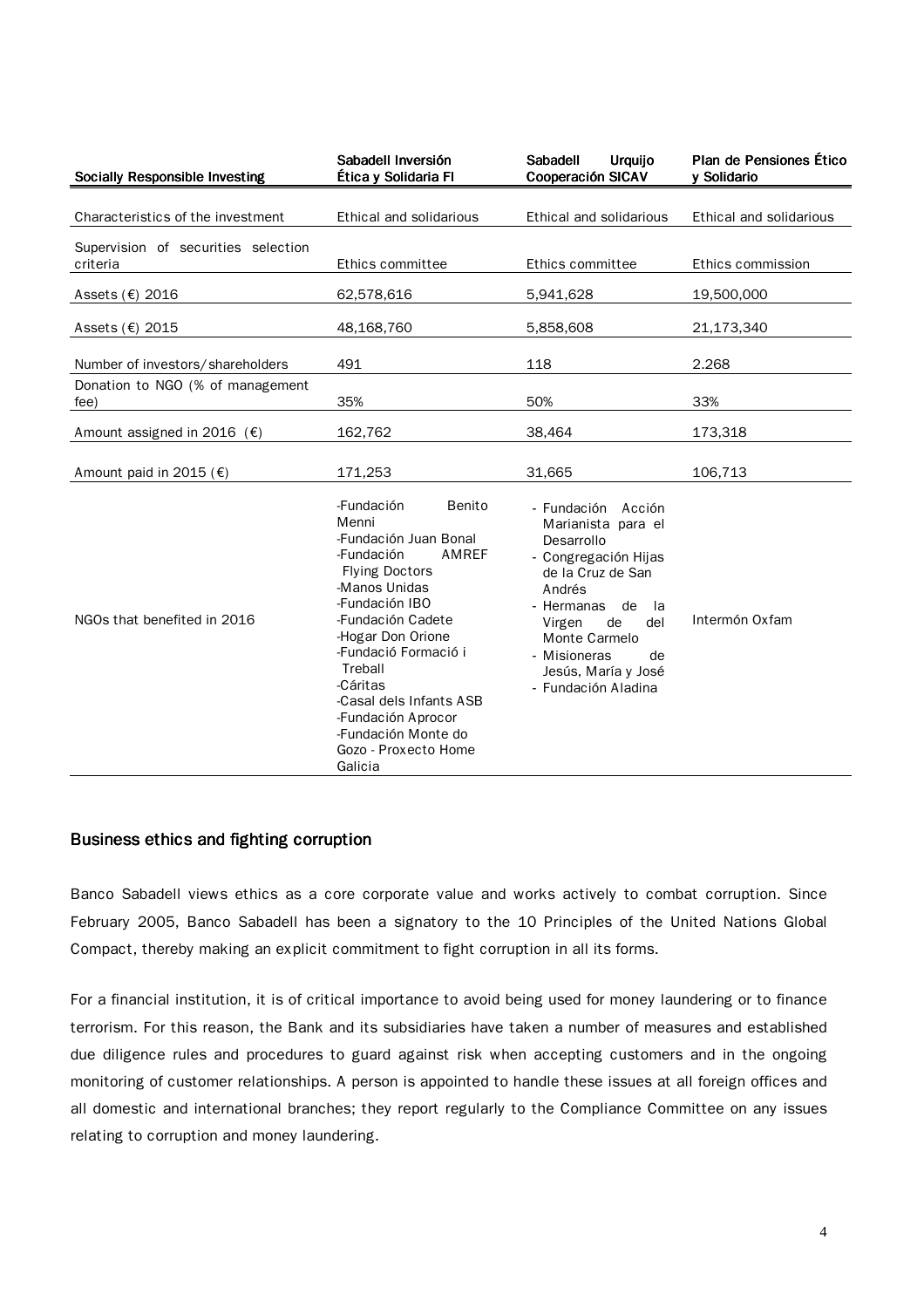The bank also takes great care to supervise loan applications and accounts held by political parties, and applies rigorous customer acceptance procedures. The bank does not contribute to any political party or to any persons holding public office or to related institutions.

To ensure transparency, all donations to NGOs and charitable organizations are analysed and assessed by the bank's Sponsorship Committee or the Board of Trustees of the Foundation on the basis of the principles laid down in the bank's community support policy. The accounts of the Banco Sabadell Foundation are audited by external auditors.

Banco Sabadell also has a policy that requires employees to explicitly reject gifts, rewards or personal favours offered by customers or suppliers that might constrain or condition their ability to make decisions.

# **Commitment to employees**

#### **Equality**

Banco Sabadell guarantees equality of opportunity in relations with employees: recruitment, training, promotion and working conditions. This commitment, in each aspect of that list, is set out in the Equality Plan, human resources policy and Code of Conduct.

The Equality Plan signed in 2010 was renewed in 2016 with the goal of avoiding any form of gender-based discrimination in the workplace. New objectives for 2020 were added in order to drive the promotion of 450 women in positions of responsibility within the organisation.

Also, to increase the presence of women in executive positions and management committee, Banco Sabadell signed a cooperation agreement with the Spanish Ministry of Health, Social Services and Equality in 2014 that sets a target of woman accounting for 18% of executive positions by 2018. This goal has already been exceeded.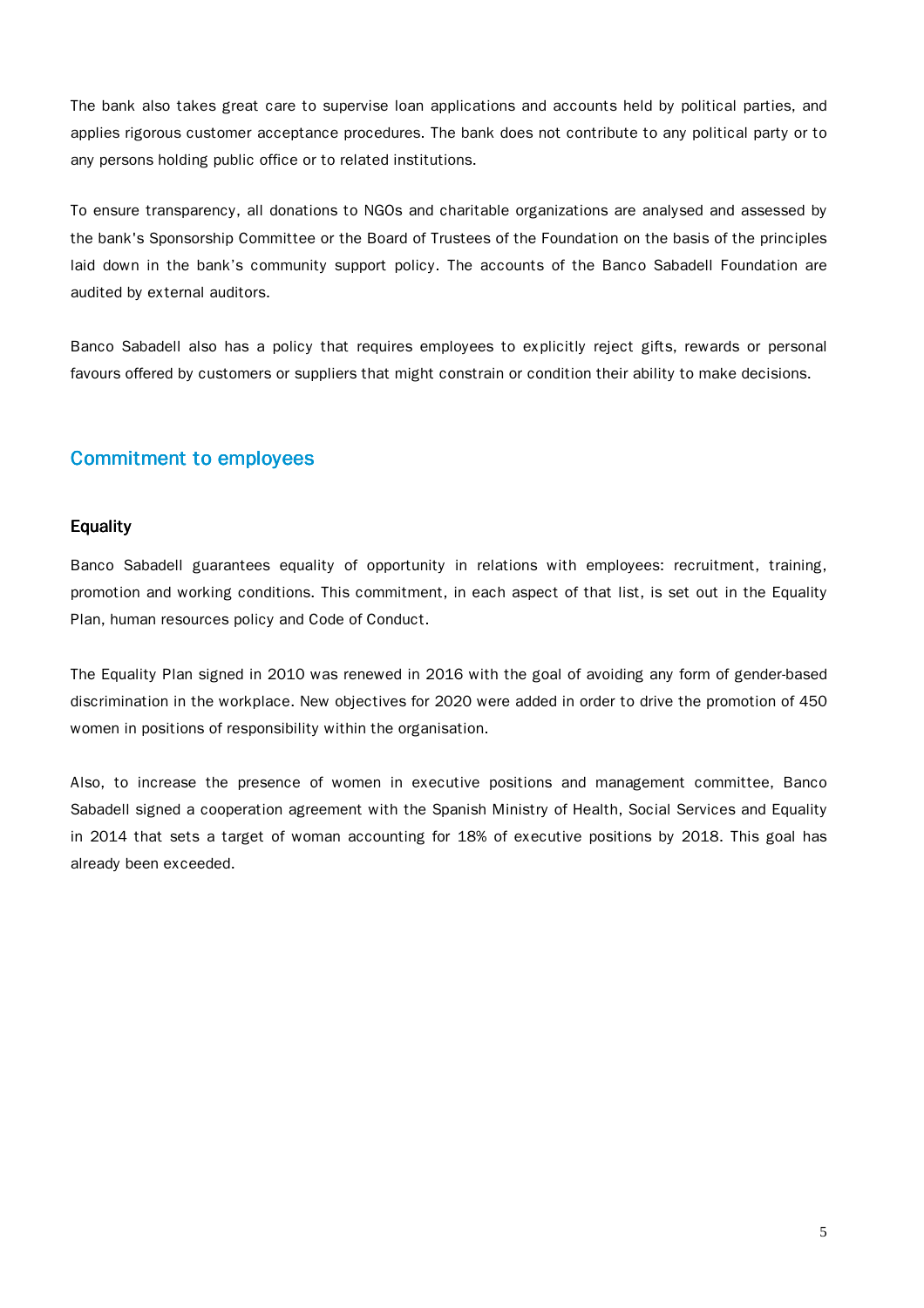| <b>Equality</b>                           | 2016 | 2015 | 2014 |
|-------------------------------------------|------|------|------|
| % of employees who are women (1)          | 56%  | 56%  | 50%  |
| % of employees promoted who are women (1) | 54%  | 56%  | 56%  |

(1) Figures calculated for the group's total workforce. Figures include TSB from July 2015 onwards.

#### Integration

Banco Sabadell promotes employee diversity and integration in the workplace and non-discriminatory recruitment policies. The Group takes measures to adapt job briefs where needed. The Bank also assists employees with paperwork in their dealings with municipal, regional and national governments, thus helping to improve employees' well-being outside the strictly professional sphere.

#### Work-life balance

The Bank has also implemented work-life balance initiatives that cover all employees. Benefits in this connection include the option of a shorter working day and paid/unpaid leave for a range of reasons: breastfeeding, maternity/paternity, and caring for a relative, as well as flexitime arrangements.

| Work-life balance                    | 2016 | 2015 | 2014 |
|--------------------------------------|------|------|------|
| Employees with shorter working hours | 444  | 361  | 348  |
| Employees on paternity leave         | 328  | 413  | 412  |
| Employees taking breastfeeding leave | 449  | 496  | 560  |

Figures refer to the workforce in Spain.

### Professional and personal growth

Each year, Banco Sabadell employees have access to a full range of lifelong learning options through the intranet, in addition to an extensive catalogue of on-site courses to enhance their skills. The Laude programme, which covers a range of training courses that qualify for credit under certain university degree programmes, continued in 2016. Under this programme, 231 employees were certified in 2016 in the areas of Bank Products and Services, Financial Advisory Services and Commercial Banking.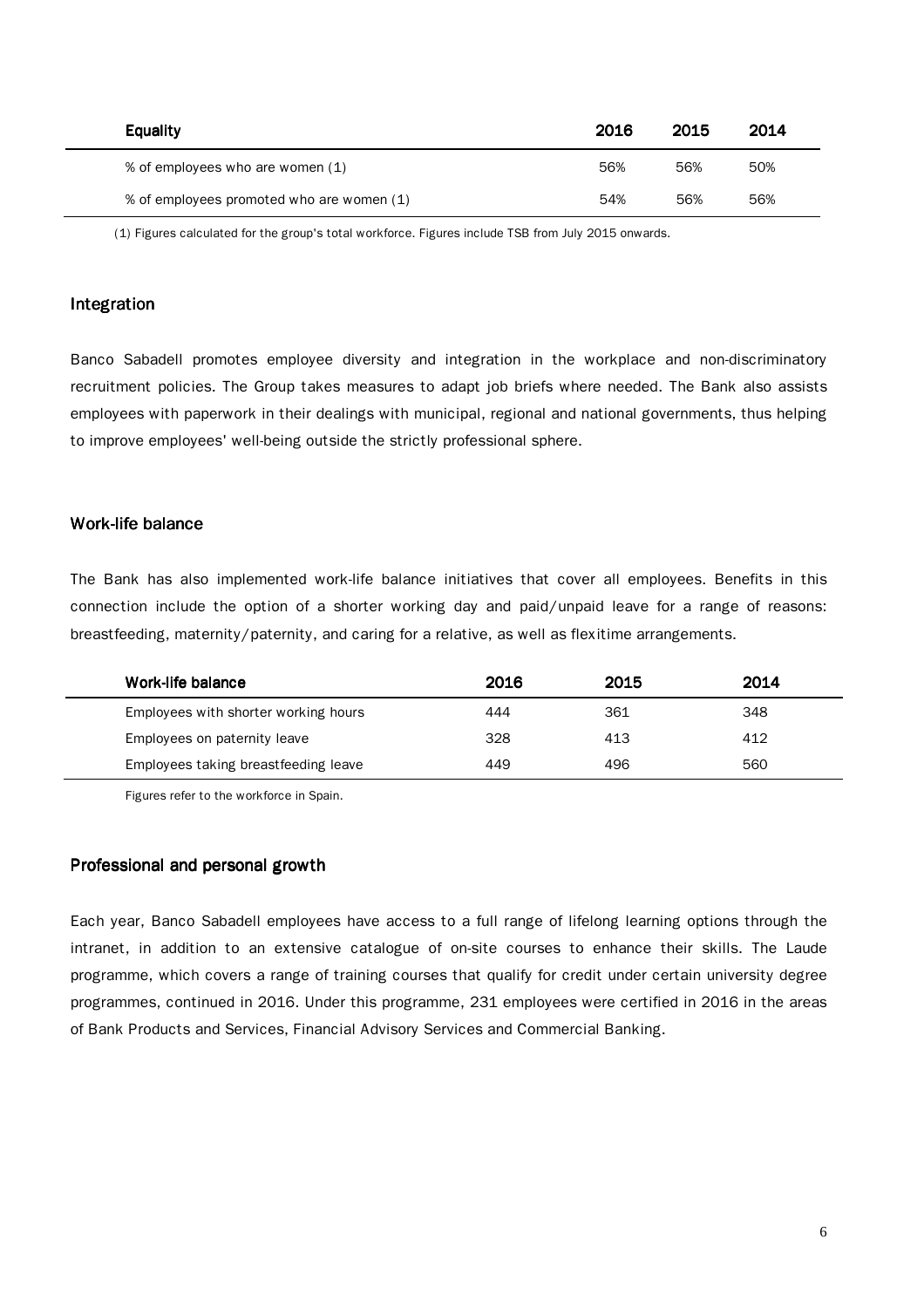In pursuit of professional and personal growth, Banco Sabadell also offers programmes to attract and retain young talent. The first Talent Graduate Programme (TGP) was conducted in 2016 with the goal of enhancing horizontal competencies; preparations for the second edition are already under way. The TGP is a genuine offer by Banco Sabadell which includes a training programme and the possibility of being hired by the organisation in the future. The first edition, which commenced in 2015, resulted in 40 young people being hired; there are 39 participants in the second edition.

### Commitment to the environment

Banco Sabadell has an environmental policy that frames its commitment to the environment and the fight against climate change. The policy focuses on minimising the environmental impacts of the processes, facilities and services inherent to the business, appropriately managing the environmental risks and opportunities associated with the business, and promoting a commitment to the environment on the part of the people with which the Bank has a relationship. The Bank has adopted a number of global initiatives, including the Equator Principles and the Carbon Disclosure Project (CDP).

#### **Related businesses**

Banco Sabadell promotes the development of a more sustainable energy model through direct investment in renewable energy projects. In 2016, through its subsidiary Sinia Renovables, Banco Sabadell commenced a new round of investment, running to 2019, in which it will allocate €150 million to assets of this type. In line with the Bank's internationalisation strategy, Sinia plans to invest in Spain, the UK, Mexico and other Latin American countries.

The Bank has also funded renewable energy projects, amounting to €720 million.

Another area of environmental involvement by the Bank is funding energy efficiency facilities in connection with specific operating lease products; this area ranges from public lighting to biomass-fired boilers and cogeneration plants. Sustainable vehicles account for an increasing percentage of the fleet of vehicles supplied to customers under operating lease: 76% in 2016.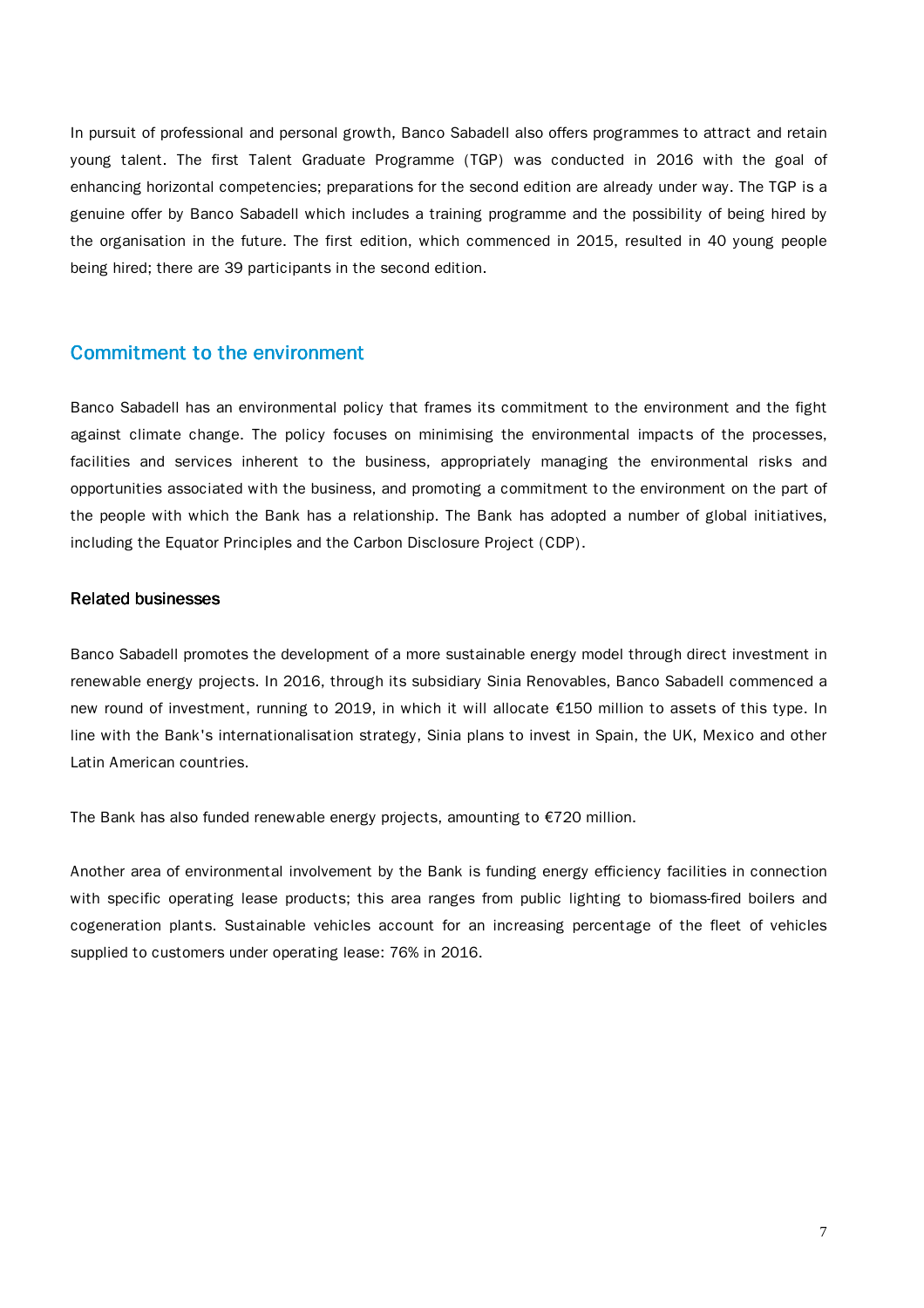#### Bank´s Infrastructure and suppliers

As regards the Bank´s own infrastructure, it has an environmental management system (EMS) that is certified to the ISO 14001 standard and covers six Central Services buildings. 16.05% of employees in Spain work in one of the six certified Central Service buildings. In parallel, the EMS has been progressively adapted to the bank's other workplaces in Spain.

#### Energy consumption

In order to decrease its energy consumption, Banco Sabadell works to continuously improve the ecoefficiency of its facilities and reduce the environmental impacts of the services it provides. Some of the main eco-efficiency measures are detailed below:

- In 2016, Banco Sabadell maintained the contract with Nexus Renovables which supplies 99.84% of its electricity, resulting in a 94.77% reduction in CO2 emissions (scope 1 and 2 taking as baseline year 2014).
- Most branch offices are equipped with centralized lighting and climate control systems. In addition, Central Services buildings have lights with presence detectors and LED bulbs.
- Low wattage lamps and billboard lighting systems with daylight switching systems.
- Energy recovery climate control systems are installed in Central Service buildings and larger branches.
- The branch network uses "thin client" computers which consume 90% less energy. These computers began to be installed at Central Services buildings in 2015.

| (Tn $CO2$ ) Corporate emissions inventory                                                 | 2016  | 2015  | 2014   |
|-------------------------------------------------------------------------------------------|-------|-------|--------|
|                                                                                           |       |       |        |
| Scope 1 / Direct activities: emissions generated by company installations and<br>vehicles | 648   | 600   | 552    |
|                                                                                           |       |       |        |
| Scope 2 / Indirect activities: emissions due to electricity consumption in Spain          | 54    | 3.321 | 12,890 |
| Scope 3 / Other indirect activities: emissions derived from business trips                |       |       |        |
| (plane, train and car)                                                                    | 3.477 | 3.862 | 3,143  |
| Total CO2 emissions generated by the group in Spain                                       | 4,179 | 7.783 | 16,585 |
| Total CO2 emissions per employee                                                          | 0.2   | 0.5   | 1.0    |
| The bank publishes a more exhaustive disclosure of emissions under each scope             |       |       |        |

The bank publishes a more exhaustive disclosure of emissions under each scope.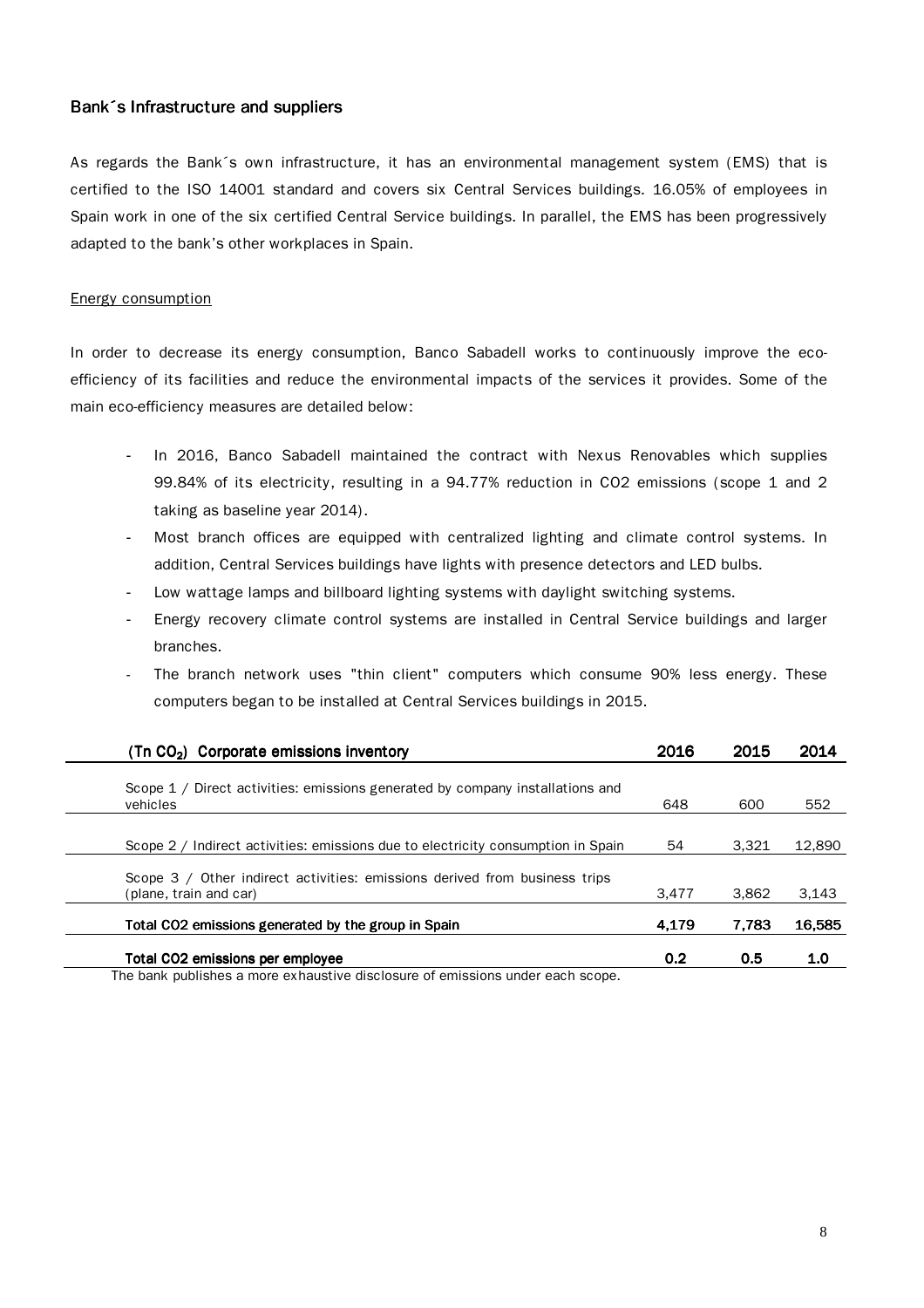| Total energy consumption                                                                          |     | 2016        | 2015   | 2014    |
|---------------------------------------------------------------------------------------------------|-----|-------------|--------|---------|
| Total energy consumption                                                                          | MWh | 89,809      | 99.389 | 104.419 |
| Electricity<br>supplied<br>Nexus<br>bv<br>Renovables (guaranteed to be from<br>renewable sources) | %   | 99 %( $*$ ) | 72%    | 26%     |

Nexus Renovables supplies energy to Banco Sabadell 100% generated from renewable sources. (\*)99.84% of Banco Sabadell's electricity is supplied by Nexus Renovables.

#### Materials consumption

Paper consumption: reduce, reuse and recycle. Paper consumption in Spain in the year 2016 has been 1,062 tons, 27.72% lower compared to 1469 tons in 2015. Major steps towards reducing the consumption of paper have been:

- Banking services are available to customers 24 hours a day via remote access channels, ATMs, telephone banking, email or social media. Customers can access 100% of their correspondence electronically.
- Branches are equipped with digital tablets and systems such as Instant Selling to capture customers' signatures. In 2016, their use made it possible to eliminate over 29 million printed forms. There are plans to process more transactions via tablets in the future and progressively eliminate the use of paper.
- The conventional paper used by the bank is FSC-certified chlorine free and produced to ISO 9001 and ISO 14001 standards. All the group's printers are configured for duplex printing by default.

| Paper consumption                                           | 2016  | 2015  | 2014  |
|-------------------------------------------------------------|-------|-------|-------|
| Paper consumption (tons)                                    | 1,062 | 1.469 | 1.039 |
| Use of recycled paper (%)                                   | 9%    | 7%    | 12%   |
| Use of recycled paper at central<br>services facilities (%) | 84%   | 84%   | 81%   |

Data refers to group-wide consumption of A4 sized paper in Spain.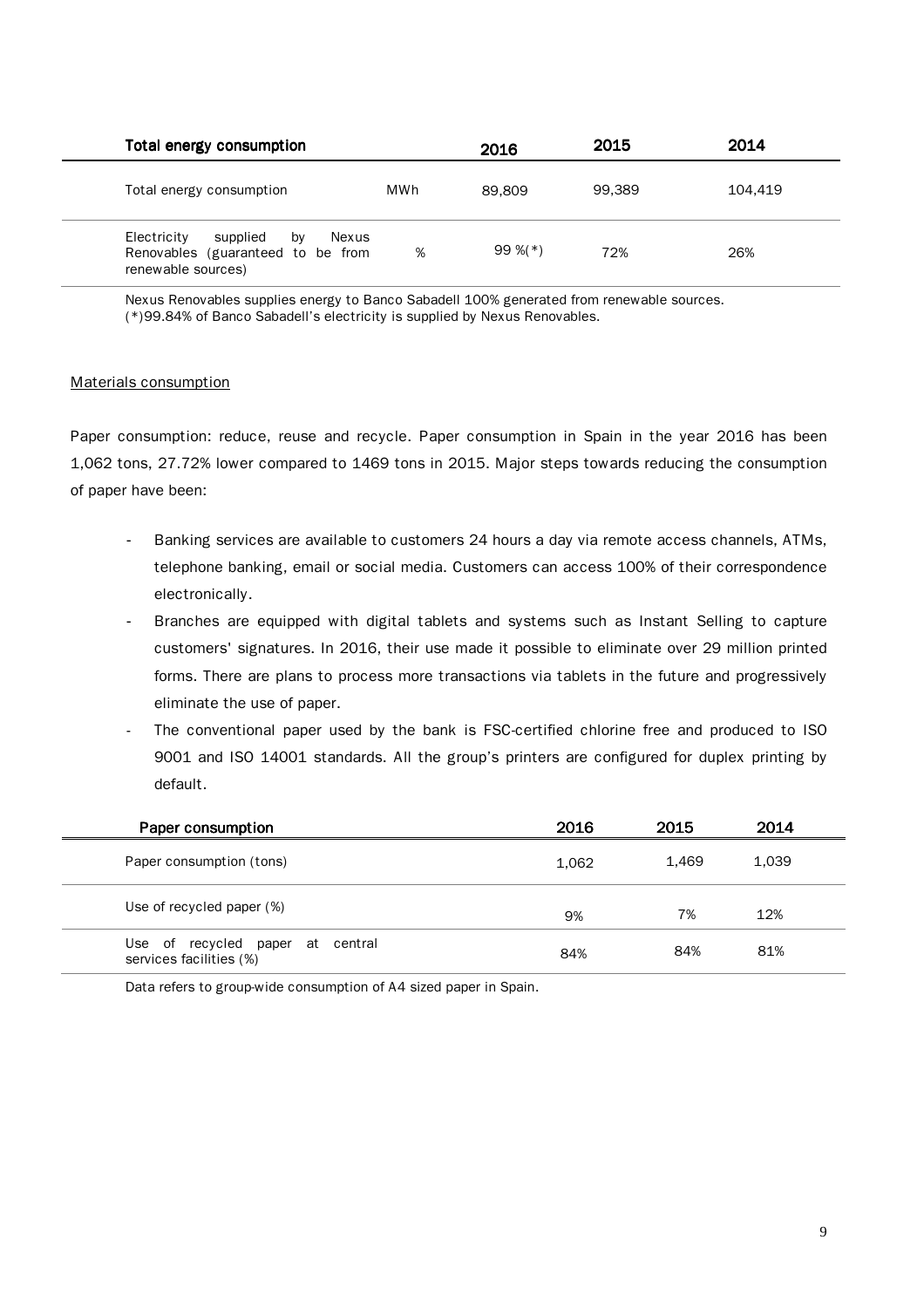#### Water consumption

Water consumption in Spain is limited to sanitary use and watering gardens. With regard to waste water management, all the facilities and workplaces are connected to the public sewage network. Toilet cisterns and taps are fitted with water-saving mechanisms. The main corporative building has a pond to collect rainwater for irrigation, and a garden with drought-resistant native plants.

#### Business trips

Business travel is subject to considerations of environmental protection and cost rationalization, preference is given to the means of transport that emit the least CO2. Moreover, the group encourages videoconferencing for meetings and one-on-ones, and the use of virtual learning communities.

| <b>Business trips</b> | 2016 | 2015 | 2014 |  |
|-----------------------|------|------|------|--|
| (million km)          | 32   | 35   | 29   |  |

The data refer to business trips, not to commutes. Includes trips by plane, train, private vehicles and the group fleet.

#### Waste management

In all group premises, used paper is treated as confidential waste for shredding and 100% is recycled through authorized waste managers.

Central Service buildings have facilities for waste separation at source (paper, packaging, organic matter and batteries). Toner cartridges are collected and re-used in partnership with Ricoh and the HP Planet Partners programme.

Surplus computer hardware or furniture at branches or workplaces due to be closed or merged are donated to local NGOs or non-profits.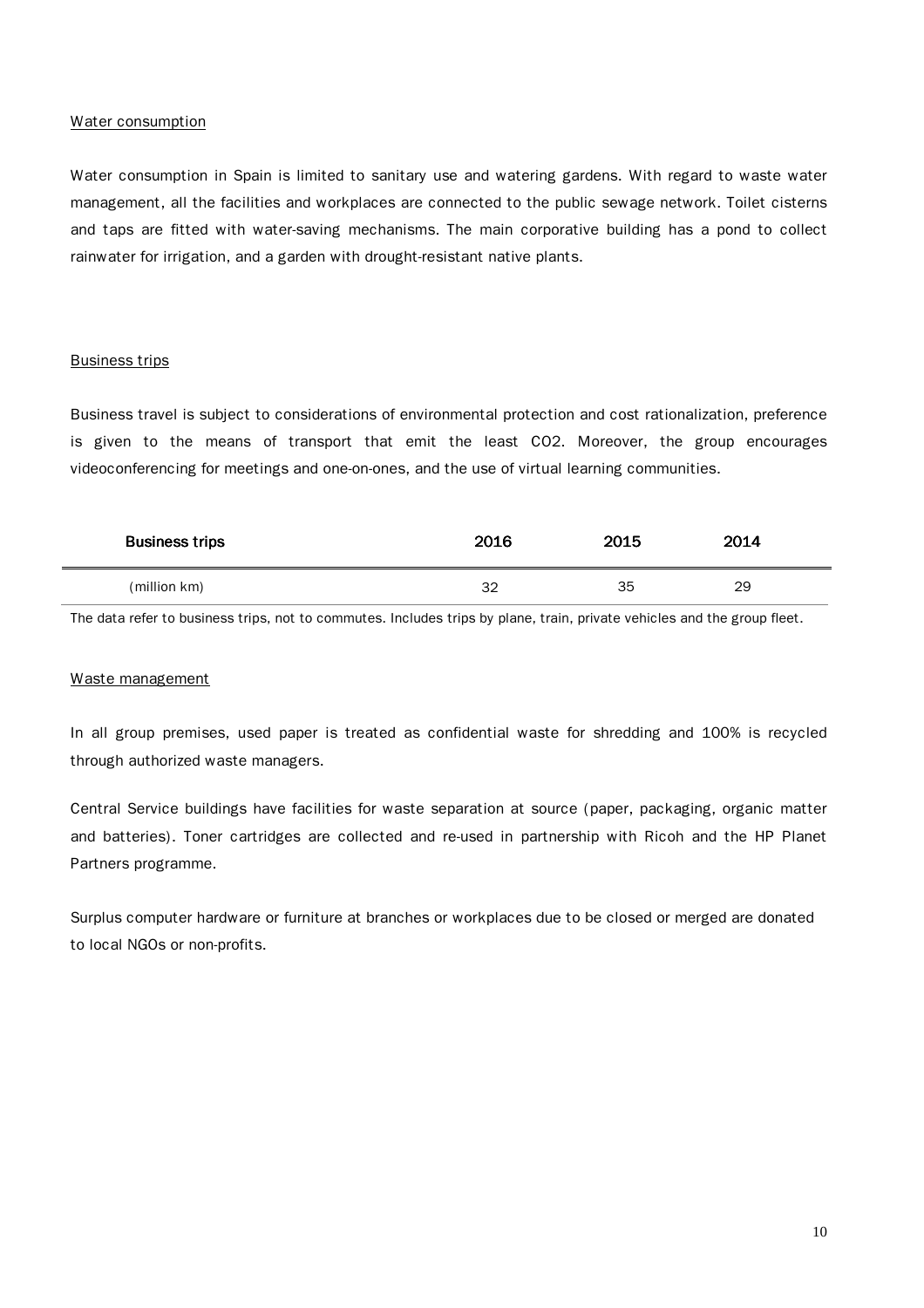| Waste                                               | 2016 | 2015 | 2014 |
|-----------------------------------------------------|------|------|------|
| Paper and cardboard waste (tons)                    | 800  | 819  | 883  |
| Data refer to group-wide waste generation in Spain. |      |      |      |

### **Suppliers**

Banco Sabadell involves its suppliers in the group environmental policy, incorporating environmental and social responsibility in the supply chain. Therefore, the basic contract terms with suppliers include environmental, human rights and the ten principles of the Global Compact of the United Nations and the acceptance of the code of conduct for suppliers and encompasses the entire cycle, from selection, through evaluation process up to procurement.

#### Supplier certification

The Procurement Department has a website on which suppliers who have been awarded a procurement contract must register and accept the Supplier Code of Conduct, which includes:

- The UN Universal Declaration of Human Rights.
- The International Labour Organisation agreements.
- The UN Convention on the Rights of the Child.
- The principles contained in the United Nations Global Compact, which the bank adopted in February 2005.

Suppliers must also state if they are certified to ISO 14001, EMAS, EFQM, and indicate the characteristics of the products which they make available to the bank (recycled, ecological or reusable). Once selected, suppliers are informed of the bank's environment policy.

#### Supplier evaluation

Significant suppliers to the group, i.e. those that bill over €250,000, and those classed as critical (i.e. Monopolies) are assessed each year against a number of environmental and quality yardsticks, as well as labour compliance and Social Security payments.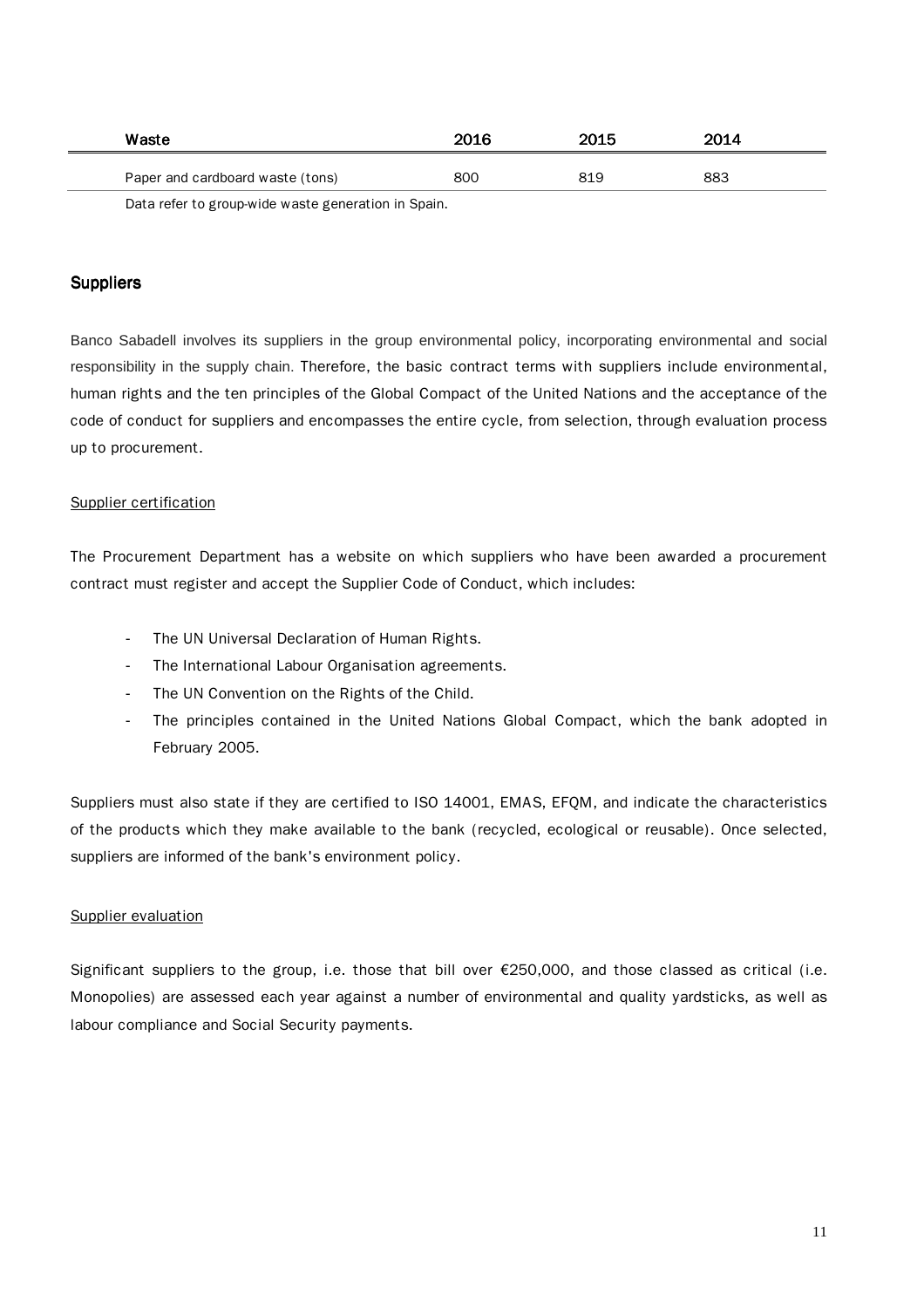#### Procurement process

Suppliers are assessed not just in economic terms but also in aspects relating to the environment (ISO 14001, EMAS or EFQM certification), CSR and whether they are classified as special work centres.

Banco Sabadell regularly checks that supplier documentation is up to date so as to ensure compliance with the conditions on the basis of which they were selected; a system of monthly alerts is in place.

Unit managers have autonomy to acquire certain services without passing through the Procurement Dept. where they do not entail a risk and are financial services and consulting firms. All these exceptions are set out transparently in the organisation's Procurement Manual.

# Social commitment

Banco Sabadell fulfils this commitment wherever it operates through on-going engagement arising out of the concerns it shares with society. This commitment focuses on such issues as vulnerability (on the part of individuals and groups), financial education, and community outreach, and takes action through the corporate volunteer programme and other initiatives by the Bank's departments and the Banco Sabadell Foundation.

#### Social housing

Through SOGEVISO, a Solvia unit dealing with the social housing initiative, Banco Sabadell adopts a sensitive and responsible approach to potential cases of social exclusion.

During the year, while offering affordable rented accommodation to customers in vulnerable situations, the Bank implemented the Social Contract, a commitment that is monitored by specific staff and implemented in cooperation with public administrations and non-governmental organisations. Banco Sabadell is an active member of several working groups created by autonomous regional governments and municipalities to address social emergencies in housing.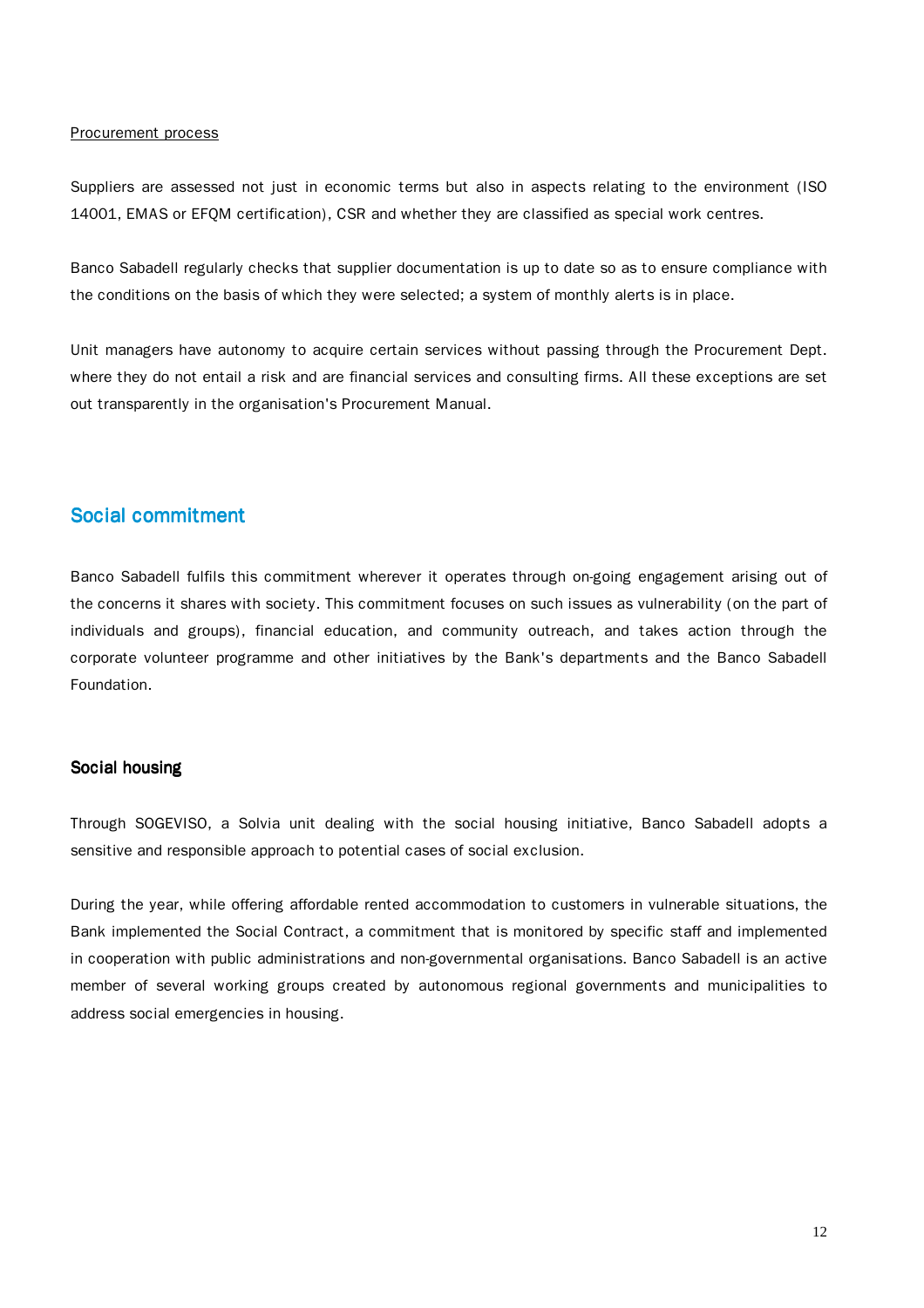In 2016, SOGEVISO also introduced employment-related policies in order to address the core problem: employment and earnings. Close to 598 people have joined the programme to date, and 103 people (17%) had found a job by year-end.

At the end of the year, there were 6,479 homes occupied, at a reduced rent, by customers following a situation of foreclosure, repossession in lieu of payment or squatting. 30% have signed a Social Contract.

Also in 2016, in order to limit the effects of over-indebtedness and enable debtors at risk of social exclusion to be rehabilitated, the Bank reiterated its commitment to the Code of Good Banking Practice, and approved 418 mortgage restructuring agreements and 5 cases of repossession in lieu of payment.

Banco Sabadell adopted the Social Housing Fund (FSV) Agreement and contributed 400 homes, most of them for customers who had experienced situations of foreclosure or repossession in lieu of payment since January 2008. The homes contributed by Banco Sabadell to FSV had an 85% occupancy rate in 2016.

The Bank has also assigned 95 properties to 48 charitable and not-for-profit organizations with a mandate to assist and support the underprivileged and the needy.

# Financial education Financial education

Banco Sabadell promotes and participates in a number of financial education initiatives in order to meet the needs of various segments of society in this area.

- For children: the annual "What's money for?" drawing competition, which provides educational materials; Banco Sabadell also makes a donation to a solidarity initiative for every drawing that is submitted. A total of 5,213 children participated in 2016.
- For young people: the Financial Education Programme in Catalan Schools (EFEC), aimed at ages 15-16, and the "Your Finances, Your Future" initiative in cooperation with the Spanish Banking Association (AEB) and the Junior Achievement Foundation (AJ) at over 100 schools all over Spain. A total of 198 volunteers, both serving and retired personnel, participated in 2016.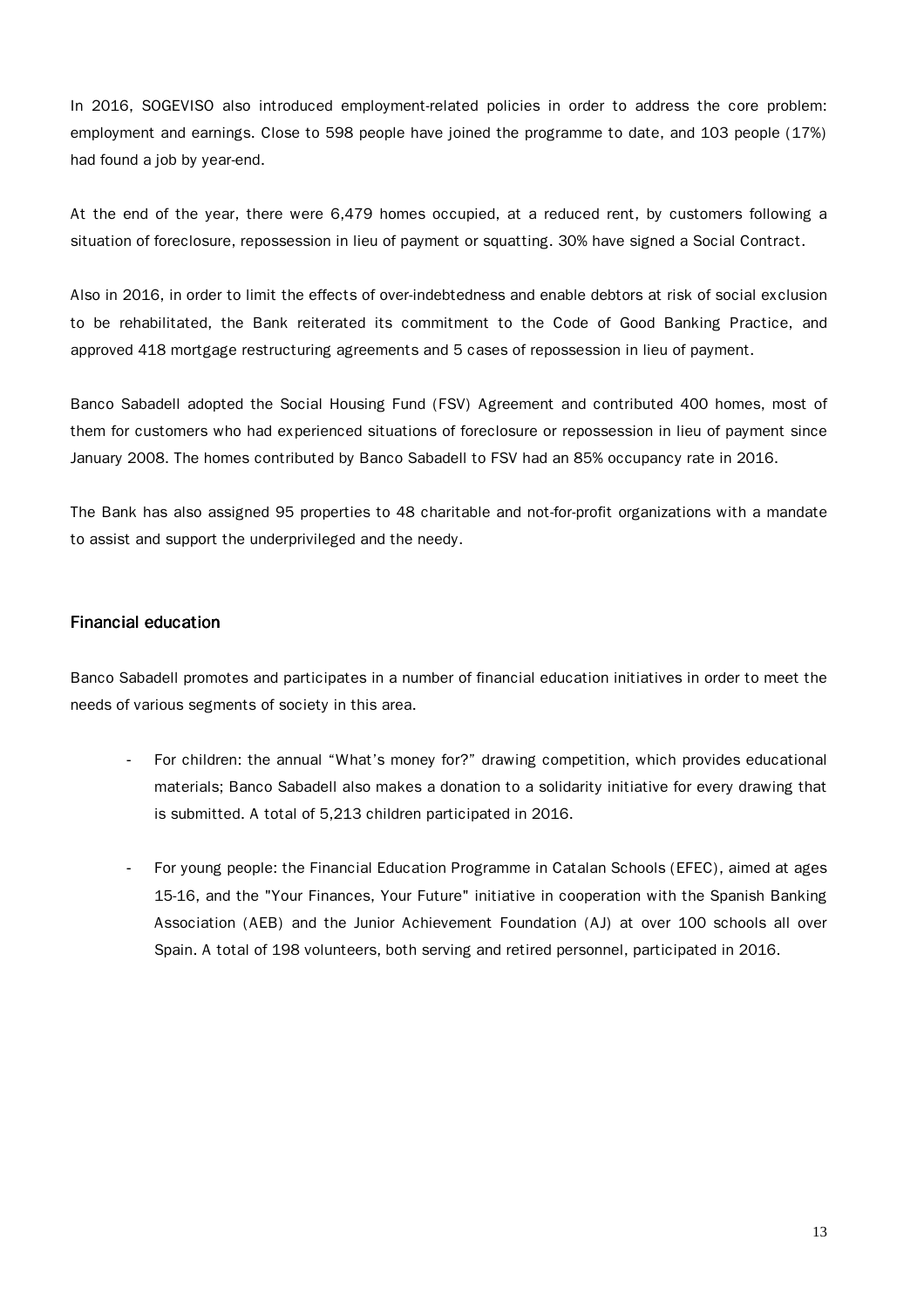| Volunteers in financial<br>education programmes |             | 2016  | 2015         | 2014         |  |
|-------------------------------------------------|-------------|-------|--------------|--------------|--|
| Number of volunteers                            | <b>EFEC</b> | 164   | 120          | 108          |  |
|                                                 | JA          | 34    | 30           | $\sim$       |  |
| Number of beneficiaries                         | <b>EFEC</b> | 4,736 | $16,550$ (*) | $12,771$ (*) |  |
|                                                 | JA          | 426   | 405          |              |  |

(\*) Overall scope of the programme.

- For SMEs: Banco Sabadell, AENOR, AMEC, Arola, CESCE, Cofides, Esade and Garrigues have developed a programme for SMEs called "Export to grow" in order to support them in the process of internationalization. A total of nine seminars were held in 2016, attended by over 500 people.

Banco Sabadell is also a party to the agreement between the Spanish Banking Association (AEB), the CNMV and the Bank of Spain in the framework of the National Financial Education Plan. This Plan, which follows the recommendations of the European Commission and the OECD, seeks to help the general public improve their understanding of financial matters by providing people with basic skills and tools to manage their financial affairs in a well-informed, responsible way.

## Corporate volunteer programme

Banco Sabadell contributes the necessary resources to enable its employees to express their solidarity and commitment.

In 2016, the SabadellLife area of the intranet, which is devoted to solidarity and corporate volunteer initiatives, expanded to include a range of activities proposed and implemented by the employees themselves.

The most popular volunteer activities included:

- Projects to assist vulnerable groups and people at risk of social exclusion: Fundación Magone, Fundación Exit's "Coach" project, Súperheroi(nes) BCN DAY and Banco de Alimentos (food bank).
- Contributions to, and participation in, solidarity campaigns (Trailwalker, Sant Jordi Solidari).
- Programmes that leverage employees' and retirees' knowledge and experience (Financial Education, B-Ready Programme, and Fundación Ship2B's social start-up accelerator).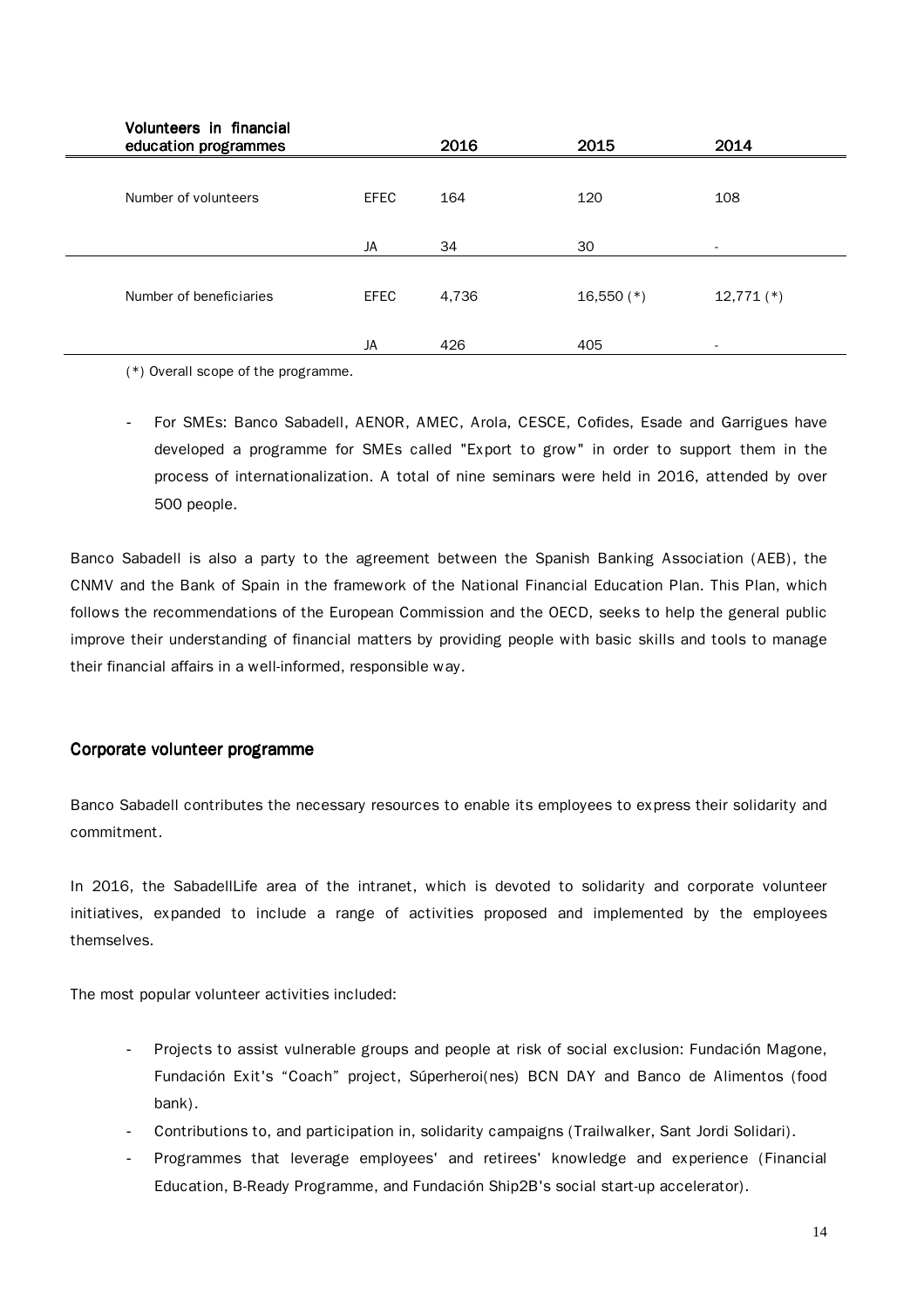### Social action

Banco Sabadell implements its commitment to society partly through its Foundation, which has focused on talent, science and culture since 1994. Its principal initiatives include awards for research in the fields of biomedicine and economics, both aimed at recognising and supporting the work of young Spanish researchers in those disciplines.

The group counted and reported investment in social and disclosed in accordance with the different models recognized worldwide (LBG, SAM). In 2016, the investment in social action of Banco Sabadell and its foundation are as follows:

| Type of investment                                                                                                                                                            | 2016 |
|-------------------------------------------------------------------------------------------------------------------------------------------------------------------------------|------|
| Monetary<br>(Value of monetary contribution)                                                                                                                                  | 89%  |
| Time<br>(Value of employees' time)                                                                                                                                            | 11%  |
| <b>Reason for investment</b>                                                                                                                                                  | 2016 |
| Social investing<br>Strategic long-term commitment to working with the<br>community                                                                                           | 72%  |
| <b>Sporadic contributions</b><br>Sporadic support for a wide range of social causes in<br>response to the needs of, and requests from, charitable<br>and social organizations | 6%   |
| Initiatives aligned with the business<br>Initiatives of social interest focused on directly<br>enhancing the company's business                                               | 22%  |
| <b>Areas of Action</b>                                                                                                                                                        | 2016 |
| 1. Cooperation and solidarity                                                                                                                                                 | 8%   |
| 2. Social integration                                                                                                                                                         | 4%   |
| 3. Medical research and healthcare                                                                                                                                            | 7%   |
| 4. Training and education                                                                                                                                                     | 32%  |
| 5. Culture                                                                                                                                                                    | 33%  |
| 6. Economic development                                                                                                                                                       | 12%  |
| 7. Other                                                                                                                                                                      | 4%   |
| <b>Total</b>                                                                                                                                                                  | 100% |

Additionally, through horizontal initiatives between divisions, Banco Sabadell seeks to leverage business ideas to provide value to society. This is the case of the alliance it established in 2016 with Worldcoo, a start-up in which the Bank has a stake via the BStartup10 programme, which aims to enable customers to make donations online to a range of solidarity campaigns.